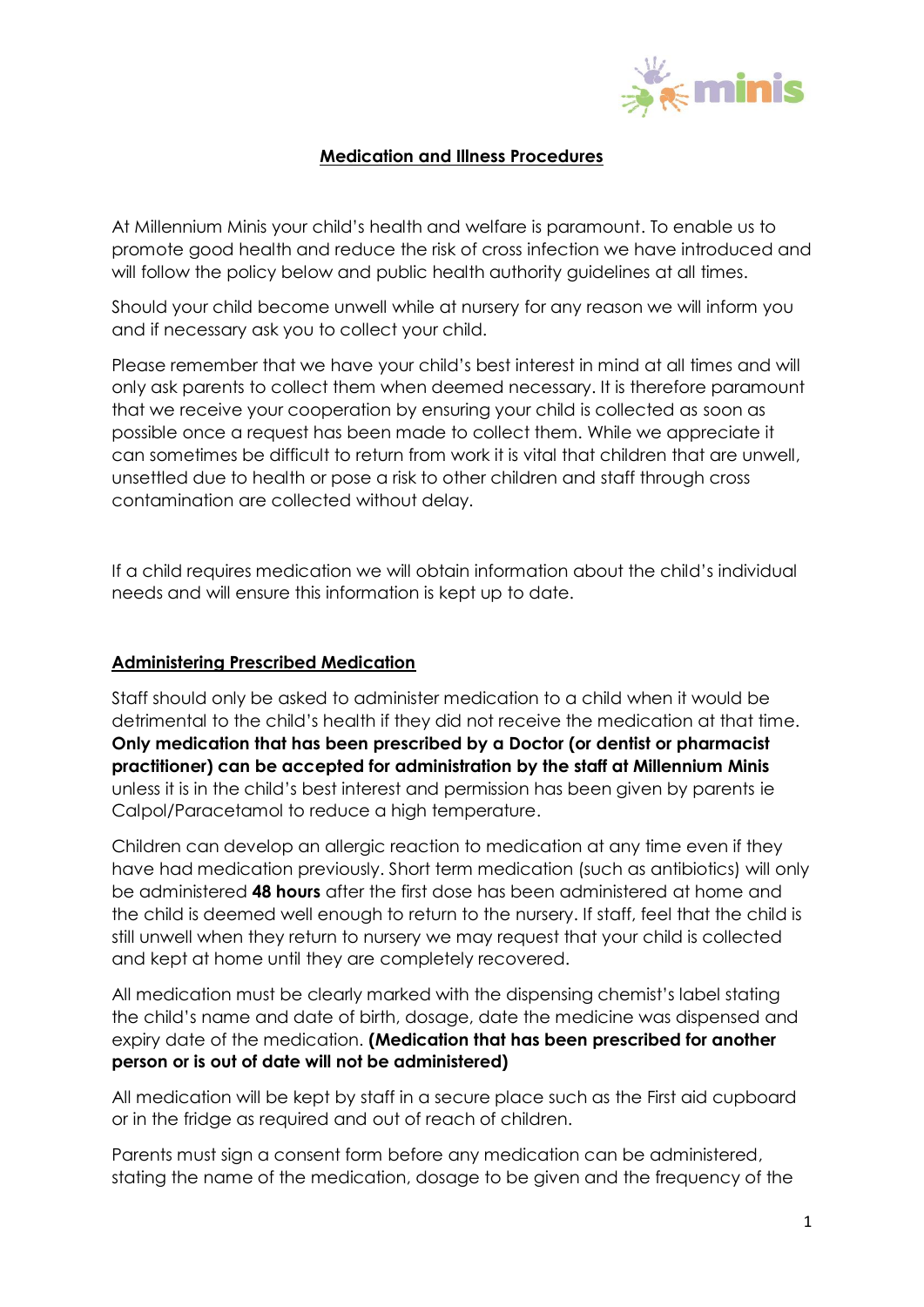

dose. Completed forms will be kept in the rooms. When medication is administered the staff will sign the form which will be witnessed by another staff team member who will sign the form. Parents will then be requested to sign the form when collecting their child.

### **Short and long-term Medication**

It is important to allow children with short term medical needs to complete a course of treatment (that may involve administering medication) to help minimise the amount of time they are absent from nursery.

When children have longer term medical needs, it is important that sufficient information about the condition is made available to staff. It is essential that staff are aware of any possible side effects that medication may have on a child to enable us to meet the needs of each individual child.

If a child has long term medication a health care plan for the child will be completed with the parent outlining the key person's role, and what information must be shared with other staff who care for the child. The health care plan should include the measures to be taken in an emergency. The health care plan will be reviewed every six months or more if necessary. This includes reviewing the medication, e.g. changes to the medication or the dosage, any side effects noted etc. Parents will receive a copy of the health care plan. Millennium Minis Senior Managers and parents must sign the care plan.

# **Refusing medication**

Staff will make all reasonable attempts to administer medication however in the unlikely event that a child refuses to take their medication, staff will inform parents on the same day. If the child becomes unwell then parents will be informed and will need to make alternative arrangements to administer the medication or take the child home as appropriate.

# **Temperatures of children**

Children who have been given Calpol/Paracetamol for a temperature before Nursery starts should not attend nursery for 24hours after medication has been given and 24hours from when the temperature has subsided.

Calpol and other medications can occasionally mask some symptoms of other serious conditions. We will therefore only administer Calpol/Paracetamol as a last resort with prior permission from a parent.